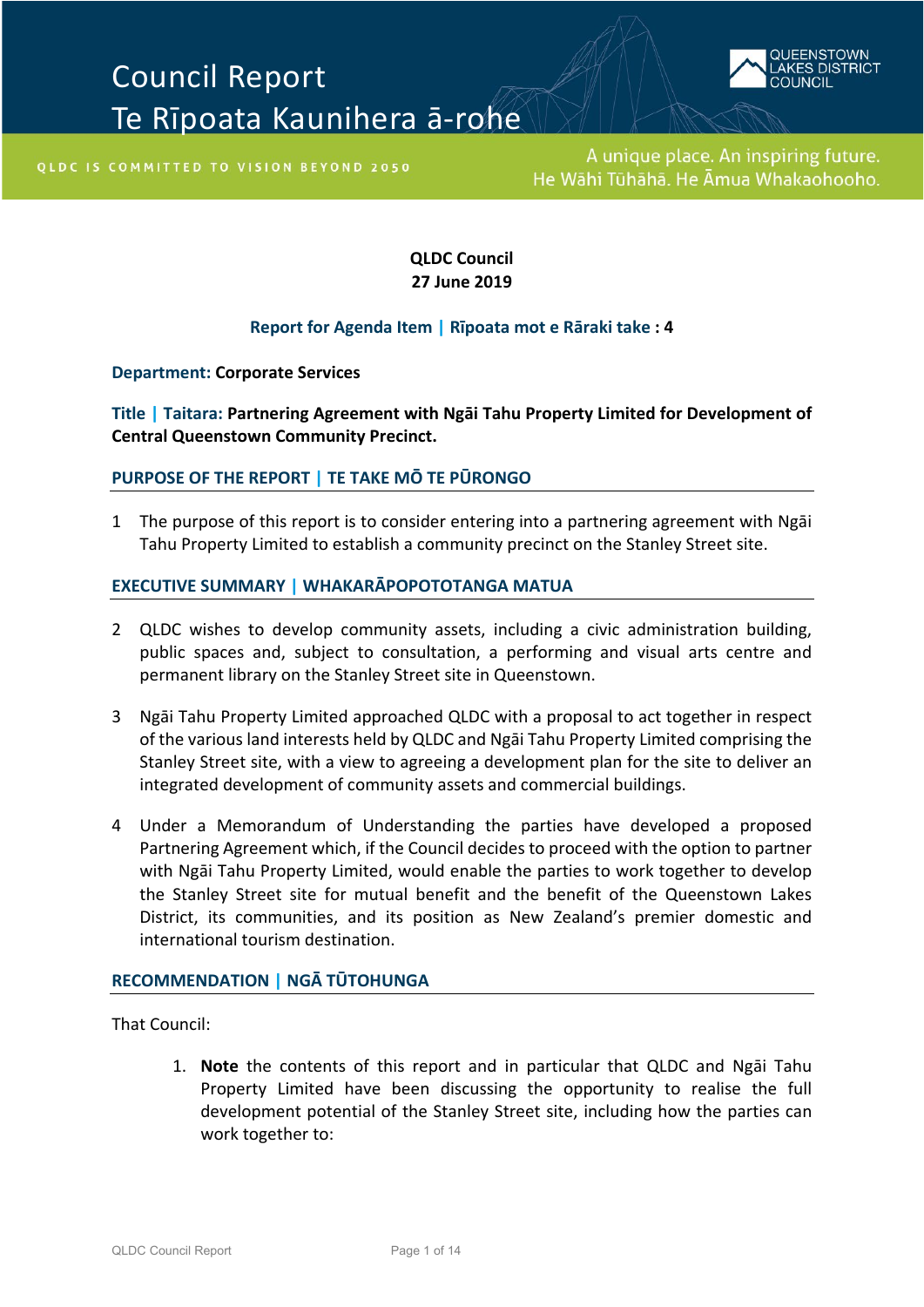- a. deliver a project which develops the whole of the Stanley Street site to establish a community precinct (including civic administration building, library, arts and cultural facilities, along with some commercial buildings) for the benefit of the Queenstown Lakes District community;
- b. investigate the feasibility of consolidating and regularising the titles to the Stanley Street site to "unlock" such potential;
- c. explore a site development plan, including developing the Foundation Documents, in respect of the development of the Stanley Street site that is also consistent with realising this potential.
- 2. **Approve** the intention to enter into the proposed Partnering Agreement with Ngāi Tahu Property Limited (Option 2) for the purposes of:
	- a. formalising, detailing and giving contractual effect to the discussions to date between the parties;
	- b. establishing the key tenets of the relationship between them and setting out the terms on which the parties agree generally to work together to progress the project; and
	- c. establishing processes to govern the planning, design, programming, and activation of potential developments and, where applicable, the negotiation of future development commitments (and Development Agreements).
- 3. **Authorise** the Chief Executive to finalise negotiations and execute the proposed Partnering Agreement with Ngāi Tahu Property Limited.
- 4. **Authorise** officers to provide public notice of its intention to:
	- a. stop the part of Ballarat Street (shown in the plan provided in Attachment A) under the statutory process outlined in Schedule 10 of the Local Government Act 1974;
	- b. exchange the stopped part of Ballarat Street with an equivalent area of reserve land at the Eastern end of the Stanley Street site (shown in the plan provided in Attachment A) under the statutory process set out in sections 15, 119 and 120 of the Reserves Act 1977; and
	- c. Change the local purpose of the reserve land on the Stanley Street site, including the exchange (reserve) land (per 4a. and b), to accommodate the proposed (community precinct) development, under the statutory process set out in sections 24A, 119, 120 Reserves Act 1977.
- 5. **Direct** officers to report back to Council on progress with preparation of the Foundation Documents.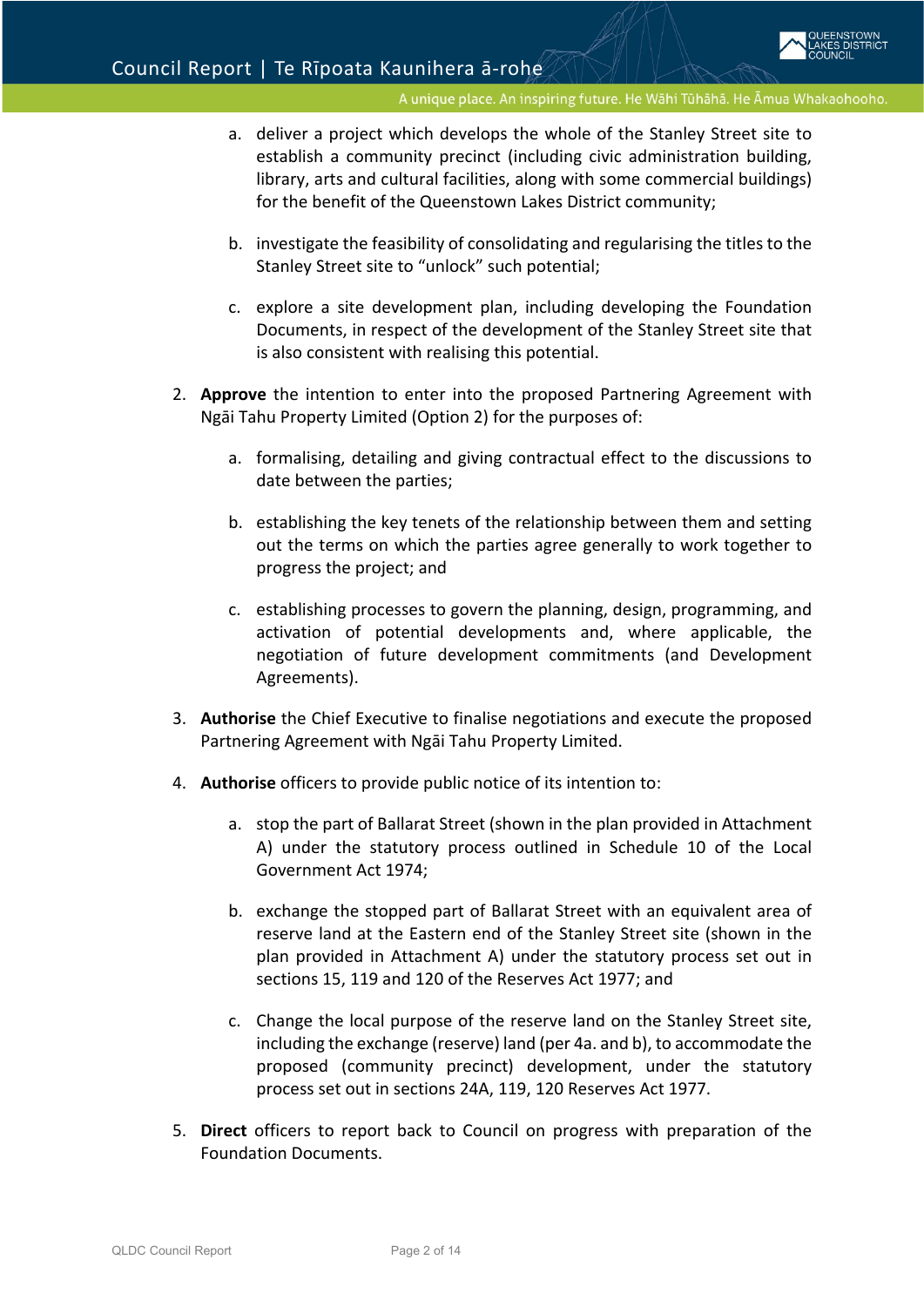

# Council Report | Te Rīpoata Kaunihera ā-rohe

A unique place. An inspiring future. He Wāhi Tūhāhā. He Āmua Whakaohooho.

Paul Speedy Manager Strategic Projects

20/06/2019

Prepared by: The parent of the Reviewed and Authorised by:

Mike Theelen Chief Executive

21/06/2019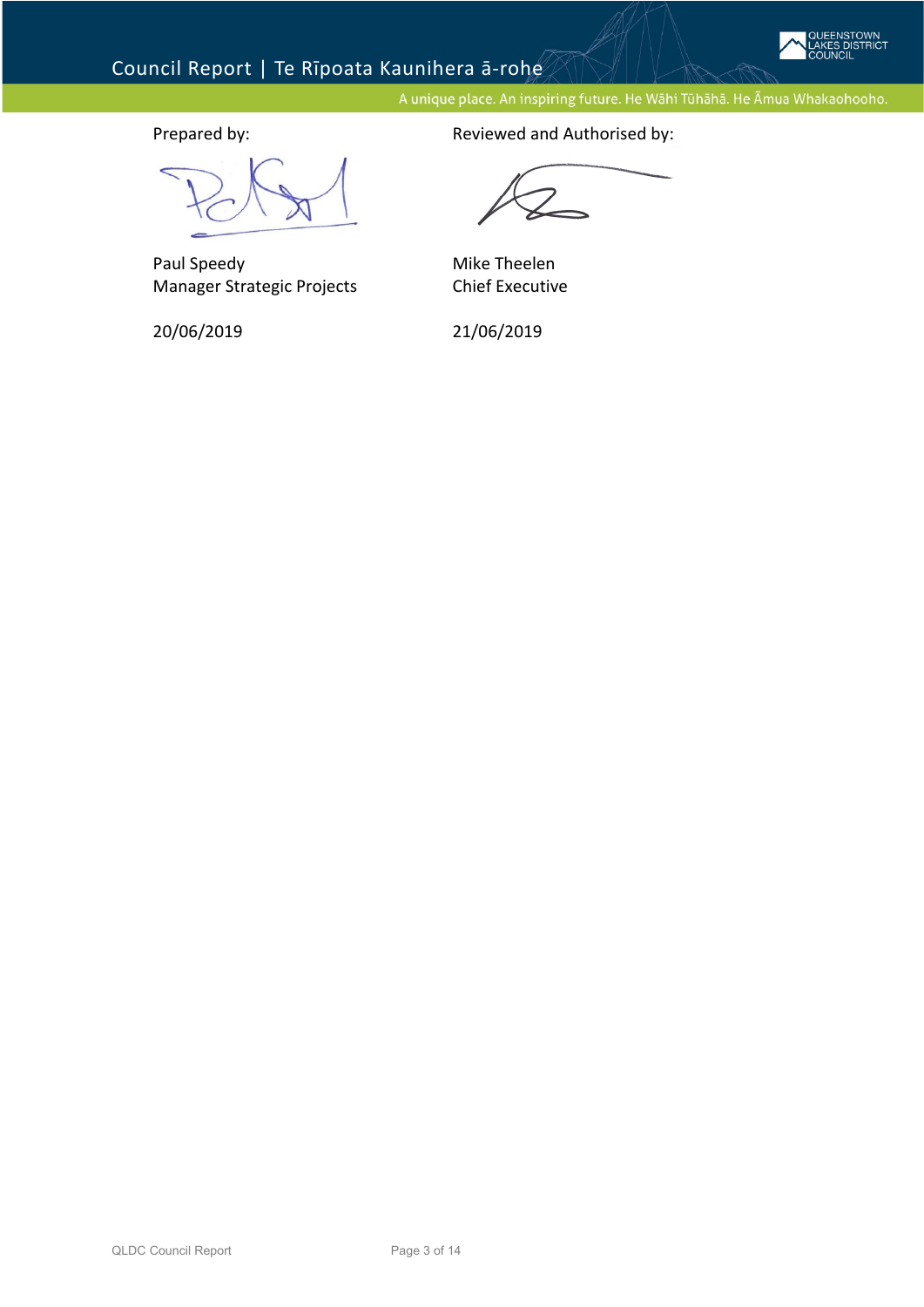### **CONTEXT | [HORPOAKI](file://sqldcsvr02/share/KEEP/Agenda%20Report%20Template/Practice%20Notes%20for%20Writing%20Agenda%20Reports%20Mar%202015.pdf)**

- 5 The Queenstown Lakes District community and Council recognise the importance of land known as the Stanley Street site (the Site) to Queenstown's development and growth as a township and community.
- 6 The Queenstown Town Centre Masterplan identifies that the Site, partly Council administered Crown reserve land and Council owned freehold land, and partly land held by the Ministry of Education, is the preferred location for a community heart including arts and cultural facilities. The Masterplan has identified that co-locating these facilities with the civic administration building (CAB) and library will create a vibrant cultural centre in the central business district.
- 7 Last year Ngāi Tahu Property Limited (NTP) beneficially owned by Te Rūnanga o Ngāi Tahu (Ngāi Tahu) approached QLDC with a proposal to work together to integrate the various properties comprising the Site, with a coordinated plan, to deliver various developments including the CAB and associated community buildings, along with some commercial buildings. Ngāi Tahu has an interest in the reserve land forming part of the Site as a treaty, Te Tiriti o Waitangi, partner. This interest is in the form of a Right of First Refusal (RFR) derived from the Ngāi Tahu Claims Settlement Act 1998.
- 8 On 25 October 2018 the Council entered into a memorandum of understanding (MoU) with NTP to explore the opportunity to develop the Site, addressing identified site constraints and optimal uses, to realise the full development potential of the whole of the Site.
- 9 These discussions have been productive and QLDC and NTP have recognised that by acting together, mā te mahi ngātahi, they have an opportunity to collaborate (to apply their own unique rights and interests in the Site) for mutual benefit and the benefit of the Queenstown Lakes District, its communities, and its position as New Zealand's premier domestic and international tourism destination.
- 10 The existing Queenstown Town Centre Masterplan and CAB business cases consider and present viable delivery options for the partial development of the Site, which have been consulted on with the community as part of the 2018-2028 Ten Year Plan (TYP).
- 11 If the Council wishes to develop additional community buildings (potentially including a performing/visual arts centre and permanent library), this will require further public consultation and funding approval(s).
- 12 The Council will need to consider if it can best achieve its wishes for development of the whole of the Site under the proposed partnering agreement, compared with a third party developer (other than NTP) or by acting alone.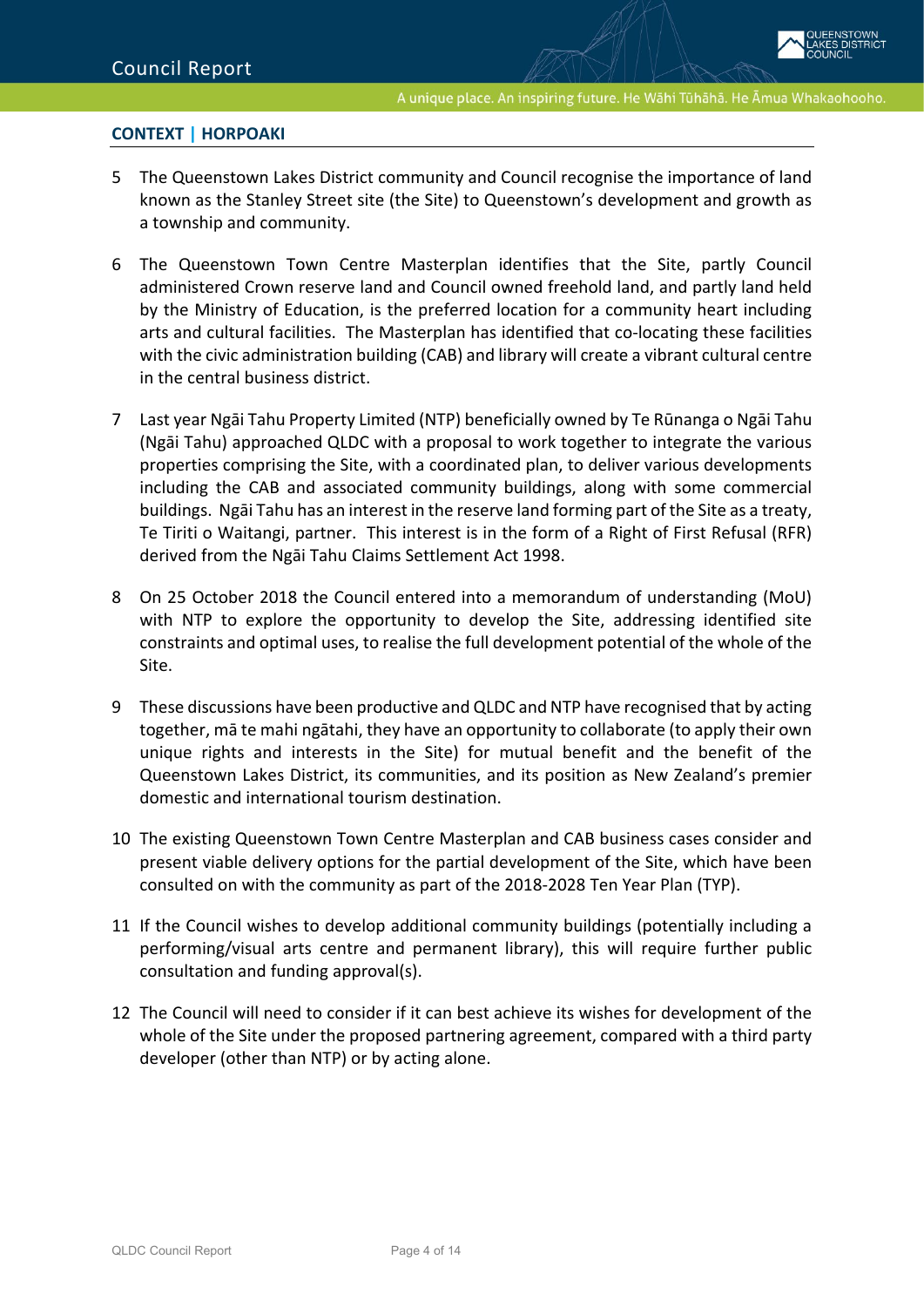### **ANALYSIS AND ADVICE | [TATĀRITANGA ME NGĀ TOHUTOHU](file://sqldcsvr02/share/KEEP/Agenda%20Report%20Template/Practice%20Notes%20for%20Writing%20Agenda%20Reports%20Mar%202015.pdf)**

#### **Site Development Principles**

- 13 QLDC's interests are primarily community focused and reflect the Site's strategic significance, historic public engagement and existing uses. The following principles inform QLDC's desires for realising the development potential of the Site:
	- a. Develop enduring community relationships;
	- b. Deliver the community assets with urgency;
	- c. Optimise best value for residents and ratepayers;
	- d. Maintain a residual interest in the land;
	- e. Enhance the quality of our natural, business and living environments having considered "best practice" planning and design objectives.
- 14 QLDC recognises that delivery of community assets i.e. public buildings and facilities, that do not normally provide a material (if any) financial return, can be challenging. Therefore an integrated 'whole of precinct' development approach is anticipated, where community assets are developed on community (reserve) land that can be financially supported by commercial development on the balance (freehold) land, improving the community asset's economic viability.
- 15 There may be opportunities to make available additional freehold land to realise further commercial outcomes that will support delivery of more community assets.
- 16 Any development proposal should consider the land value and its long term ownership, delivery and operation of the intended/desired public assets and commercial uses (to assist economic viability) and infrastructure requirements, specifically those critical to implementation of the Queenstown Town Centre Masterplan programme.
- 17 It is intended that public car parking will not be provided on the Site beyond the demands of the onsite activity. Public parking for the central business district will be provided elsewhere and suitable funding (currently identified in the TYP for public car parking on this site) can be reallocated, subject to the necessary process and Council resolution(s).

#### **The Site**

- 18 The Site is one with a rich and longstanding community history. QLDC owns freehold land forming part of the Site, and holds/administers part of the Site as reserve land under the Reserves Act 1977. The Ministry of Education (MoE) also holds part of the Site for educational purposes under the Education Act 1989 (noting that QLDC has an interest in that land through historic agreement(s) with the Crown).
- 19 To the iwi and whānui of Ngāi Tahu, the Site is wahi nui o te tikanga ahurea, a place of significant cultural importance, being part of a gathering area since pre-European times. This is especially so in relation the Site's use as part of Ngāi Tahu's ancient pounamu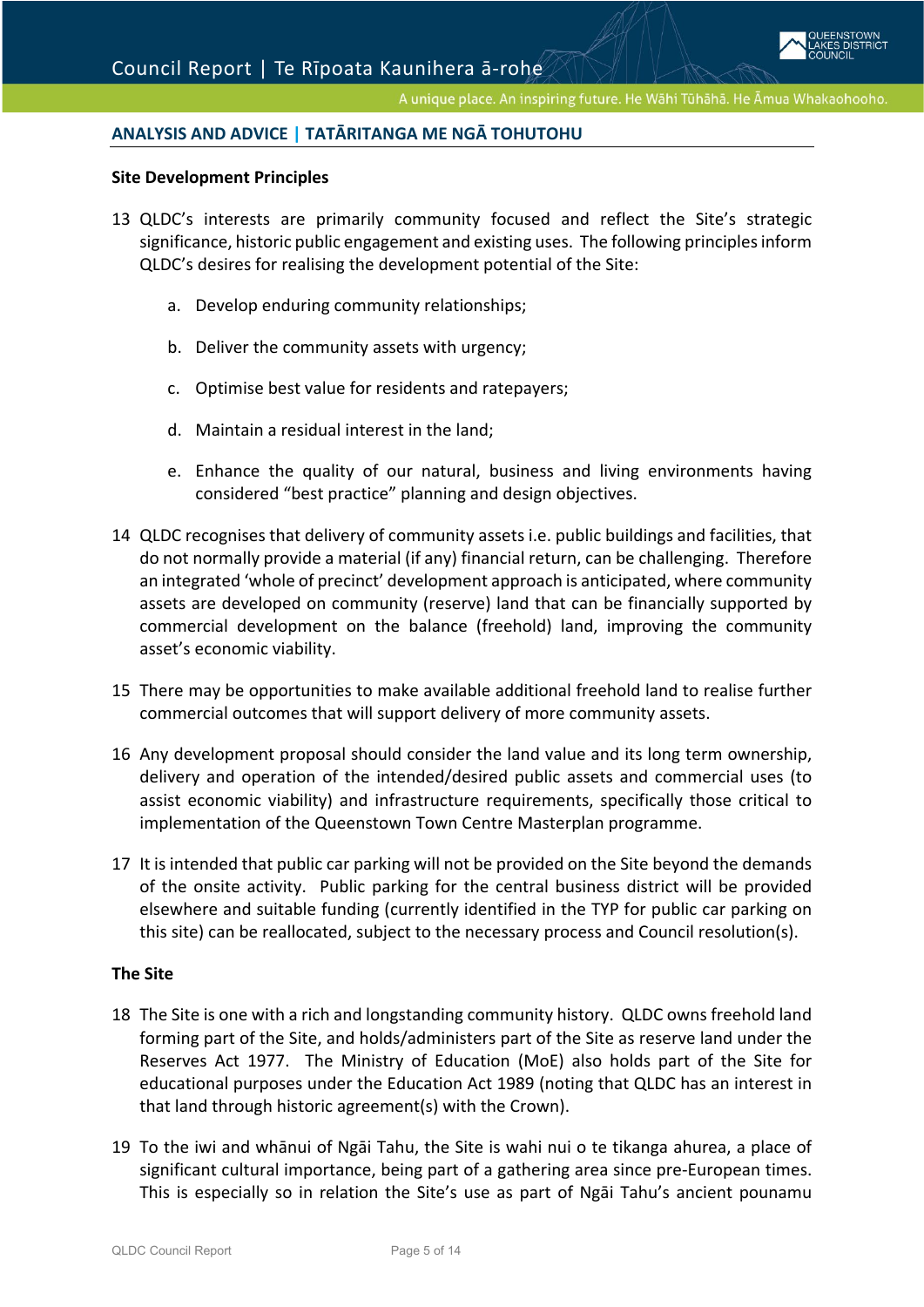(greenstone) trail, including to the Dart/Te Awa Whakatipu and Rees/Puahere Rivers, and Pigeon Island/Wāwāhi Waka, opposite the mouth of the Greenstone Valley.

- 20 Ngāi Tahu has various existing rights and interests in the Site, including the RFR over land forming part of the Site, as well as an interest in land which could potentially form part of the Site for partnering purposes.
- 21 The Site is also subject to a number of constraints (including Ngāi Tahu's RFR interests) which would need to be addressed or "unlocked" to realise the whole development opportunity. QLDC is unable to fully unlock the Site constraints to realise the potential development opportunities by working alone, or with any other party (as no other party has the same rights and interests in the Site as NTP).
- 22 The current Site showing the various interests held by QLDC and NTP is shown coloured on the plan (below) as Figure 1 and comprises:
	- a. **Red:** QLDC-owned freehold land;
	- b. **Yellow:** Land held and administered by QLDC as Local Purpose Reserve under the Reserves Act 1977, and which is subject to Ngāi Tahu 's RFR; and
	- c. **Green:** Ministry of Education-owned land, in respect of which both QLDC and Ngāi Tahu have certain rights.





23 QLDC has developed a land strategy that will enable it to obtain the best value from the Site and the best outcomes for the community. There is a desire to create a strong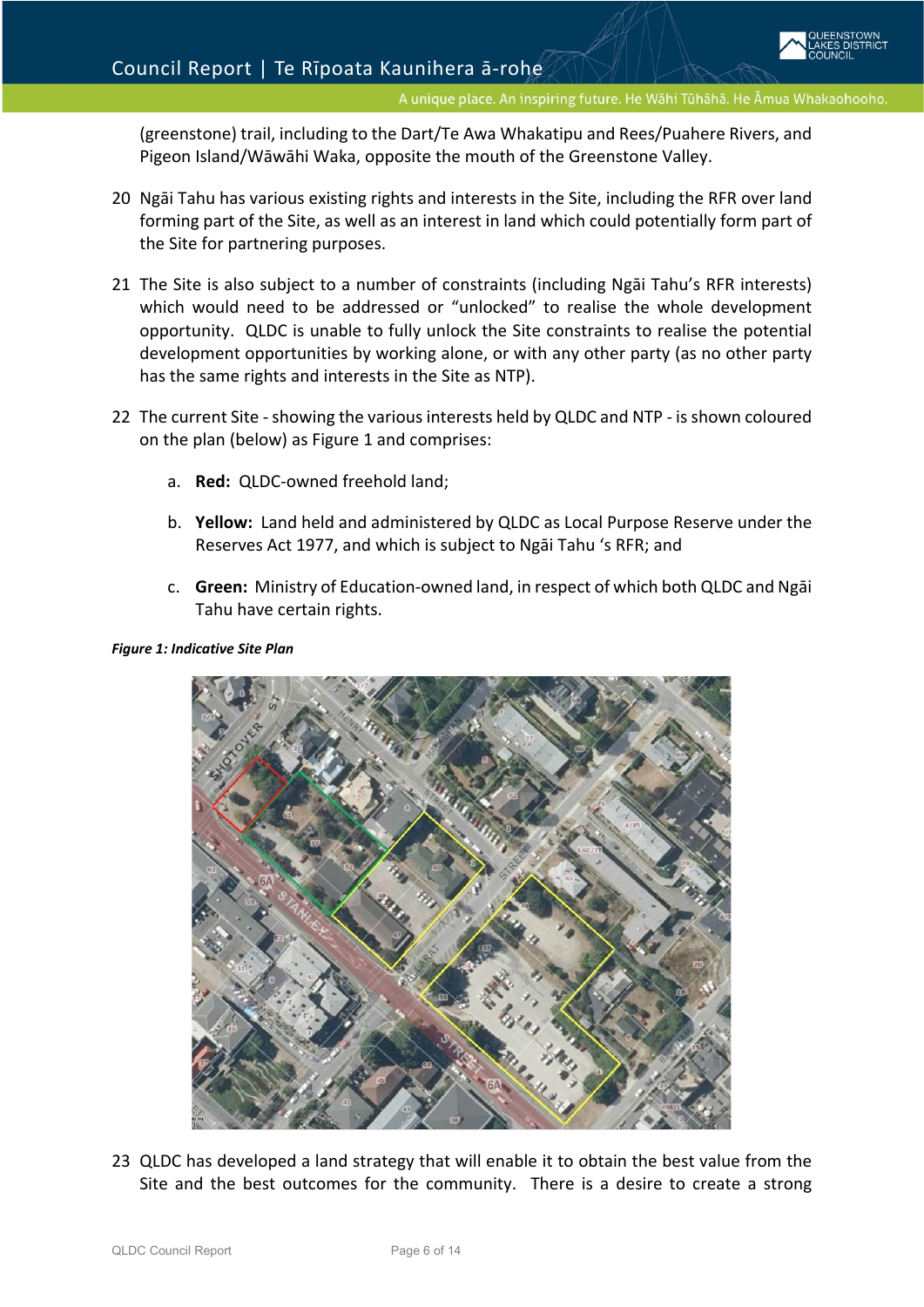community heart on a centralised parcel of reserve land along with opportunities for commercial development that will financially support the development of community buildings and facilities.

- 24 In order to realise the full development potential of the Site a road stopping and Reserve land exchange is proposed (subject to appropriate process and consultation). It is recommended that this process is undertaken, given the precinct (integration) benefits it could create. This proposal is shown on the plan provided as Attachment A.
- 25 If Ballarat Street was stopped to form a public square or plaza, it would become freehold land held by QLDC. This could then be exchanged for a piece of reserve land at the corner of Beetham and Stanley Streets, to create a contiguous block forming a core of reserve land for the community buildings and facilities, and a block of freehold land at the Eastern corner of the Site for commercial development.
- 26 There are processes for road stopping available under the Public Works Act 1981 and the Local Government Act 1974. The preference is the Local Government Act process as it remains within the control of QLDC, which administers the public notice and notifies LINZ directly of the road stopping.
- 27 The land exchange would require public notice and an opportunity for public submissions, followed by confirming decisions by both QLDC and the Minister of Conservation, and registration by Gazette notice.

#### **Partnering Agreement**

- 28 The MoU has enabled QLDC to enter into discussions with NTP to develop a partnering agreement for development of the Site. The parties have developed a Partnering Agreement which, if the Council decides to proceed with the option to develop the Site with NTP, would enable the parties to agree certain relationship principles to act in good faith and in a transparent and non-adversarial manner to develop the Site. In particular the parties would develop the following Foundation Documents:
	- a. A programme which meets the needs of both QLDC and NTP;
	- b. A site development plan which provides sufficient detail to articulate the approach to each development on the site and the project as a whole; and
	- c. A feasibility model which develops sufficient detail to understand the costs, expenses and returns to each party in undertaking the development of all or part of the Site.
- 29 Before any development can proceed, the Foundation Documents referred to above will need to be prepared by the parties in accordance with the proposed Partnering Agreement.
- 30 The parties would then, based on the Foundation Documents, seek to agree detailed development agreements (Development Agreements) for each potential development on the Site. Each Development Agreement would be subject to approval of full Council and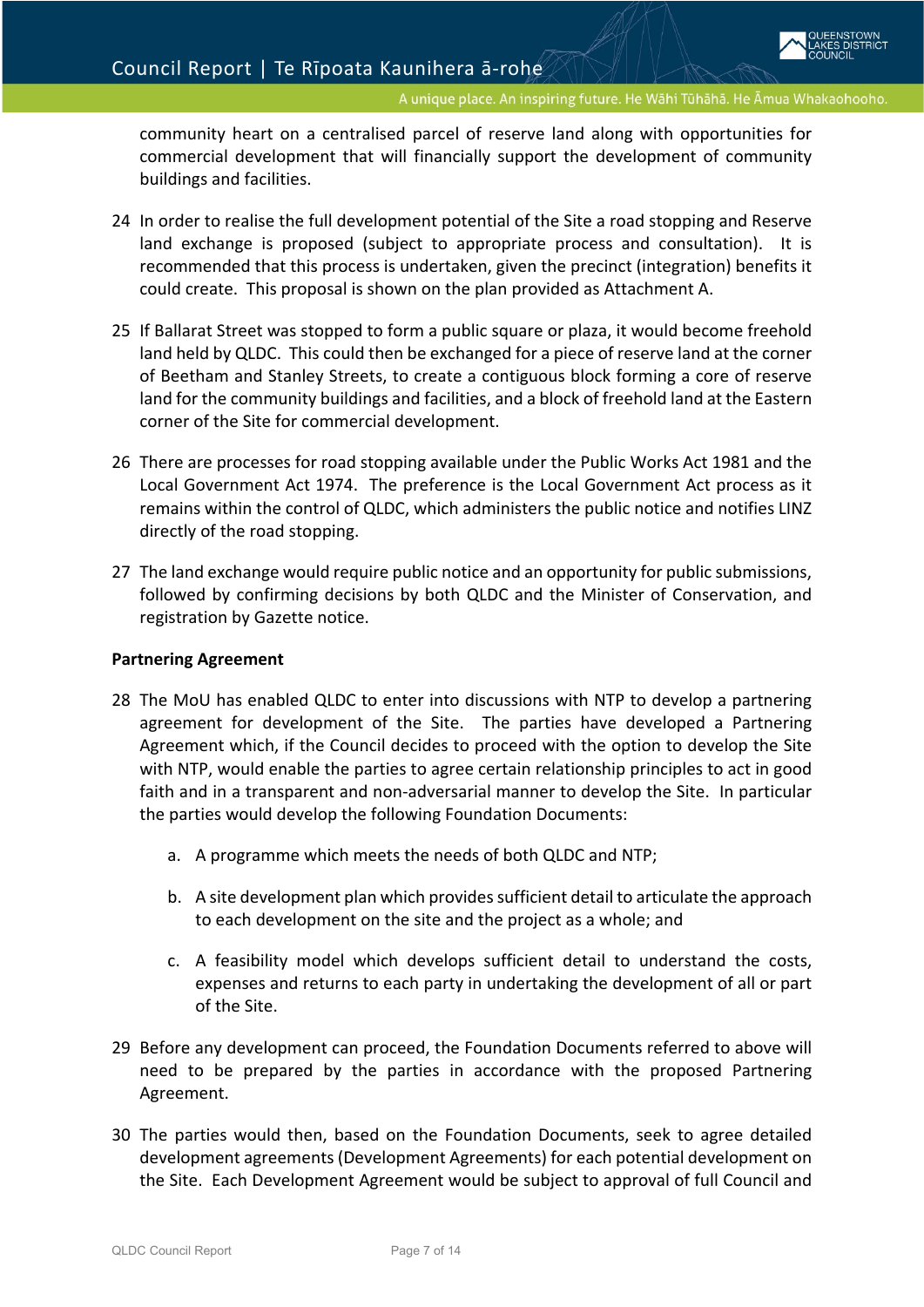will contain sufficient detail to identify the design, programme, costs and returns for each development. The proposed Partnering Agreement contemplates that public consultation will be required for certain elements of the proposed development.

#### **Principal Commercial Terms**

- 31 The principal commercial terms of the proposed Partnership Agreement are that the parties will seek to agree one or more Development Agreements reflecting the following principles;
	- a. That the CAB and public (community) spaces be developed first;
	- b. That the Site will be fully integrated and conform to an agreed master plan;
	- c. That additional land could be incorporated into the integrated development of the Site;
	- d. That the parties will work together to realise the full value of the land and determine the appropriate land strategies to do that, including (subject to agreeing terms) NTP's waiver of its RFR for the term of the proposed Partnering Agreement. QLDC and NTP will take valuation advice in this regard;
	- e. That the Site will be developed under one or more long term leases (between 99 and 125 years, depending on the nature of the land title) granted pursuant to the Development Agreements which will provide for:
		- i. The return of the land and assets to QLDC on the expiry of the lease;
		- ii. A rent pre-payment by NTP based on an agreed freehold land value;
		- iii. Developments that conform to the requirements of the Foundation Documents, in terms of overall approach to the Site, programme, design, costs and returns;
		- iv. Well-designed public spaces funded by both QLDC and NTP;
		- v. QLDC to have the option to participate in the development entities with NTP and receive a return on any capital invested; and
		- vi. QLDC to be a tenant and occupier of the CAB and pay a rent to be agreed.
- 32 This form of partnering development approach raises the feasibility of Council delivering a suite of community buildings in a timely manner, not otherwise achievable given its funding constraints.

#### **Procurement**

33 QLDC has taken procurement advice in relation to the proposed partnering arrangement at different stages of negotiations, to accommodate the fluid nature of discussions.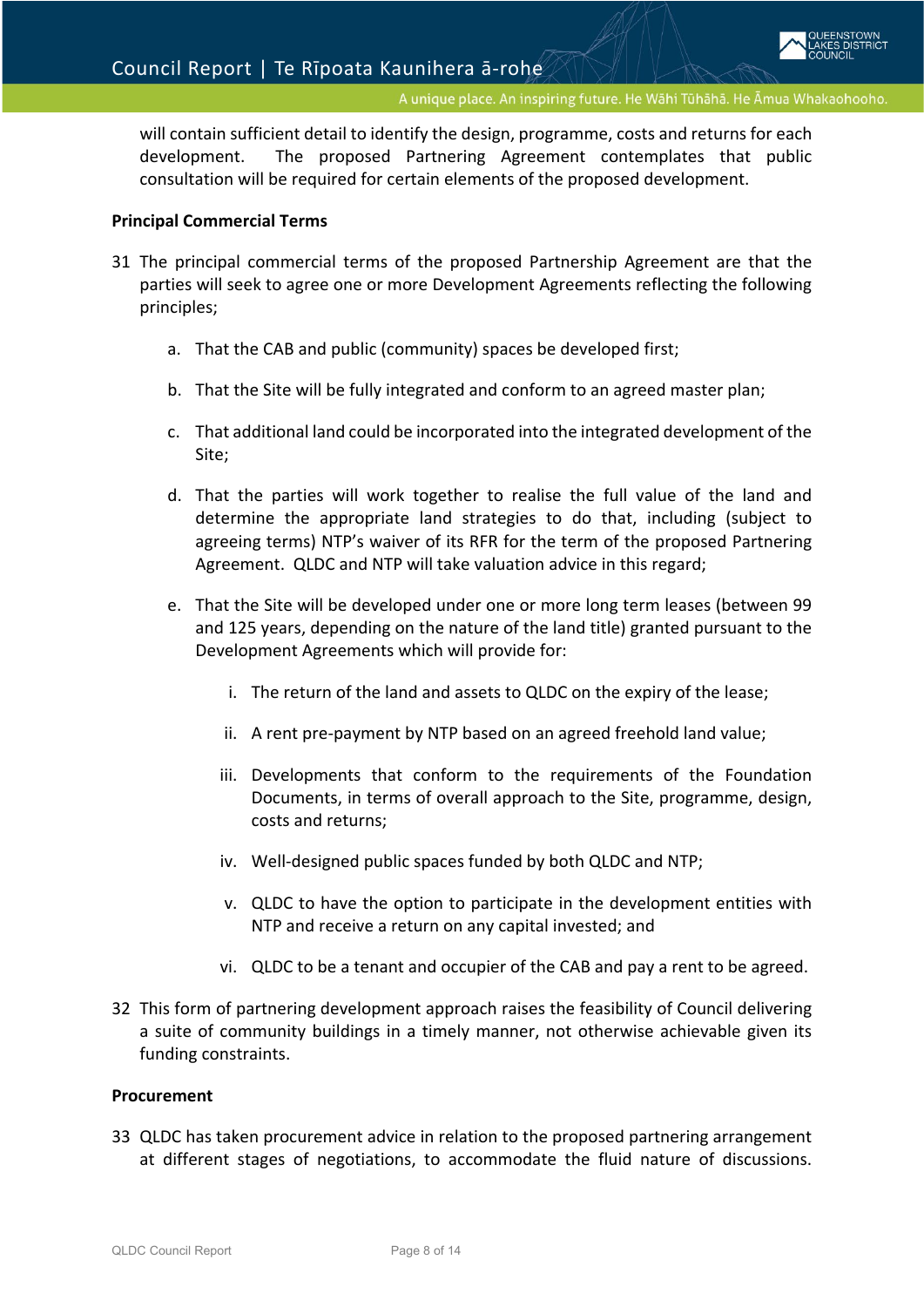Procurement has also been a consistent consideration in on-going assessments informed by both external advisors and staff.

- 34 Having considered the advice received and internal discussions, should the Council decide to proceed to develop the Site with NTP, the Council can be satisfied with the process associated with entering into the proposed partnering arrangement.
- 35 To ensure compliance with applicable procurement rules, policies and guidance, procurement will continue to be assessed as development agreements are negotiated and the partnering arrangement looks to engage suppliers/consultants.

#### **Other Third Party Developer**

- 36 The primary advantage of selecting a third party developer (other than NTP) would be an ability to 'test the market' through a competitive procurement process.
- 37 Any ground lease over reserve land would however need to be limited to less than 50 years based on potential application of Ngāi Tahu RFR interests. This will impact the capital value back to QLDC and investment return for a developer over time.
- 38 If the Council would like to pursue this option, further feasibility work and an assessment of transaction options will be necessary.

#### **Decision Making**

- 39 The proposed arrangements contemplate QLDC making a number of separate interrelated decisions that should be progressed as part of an integrated plan.
- 40 Specifically the arrangements envisage that QLDC will make general commercial decisions at the appropriate time about whether to agree to:
	- a. the Partnering Agreement (which is a matter for decision in this report);
	- b. the Development Agreement for the CAB (which is a priority for QLDC and is already contemplated by the TYP, so is in its own category); and
	- c. any other Development Agreements proposed (which are not yet contemplated by the TYP).
- 41 In addition, at this stage the following statutory or regulatory decisions are contemplated (in the order in which they would need to be made):
	- a. stopping the part of Ballarat Street that runs through the proposed CAB site;
	- b. exchanging that part of Ballarat Street (which will be freehold land) with reserve land at the Eastern end of the Site, thereby "freeholding" this land;
	- c. changing the purpose of local purpose reserve land to enable the CAB development; and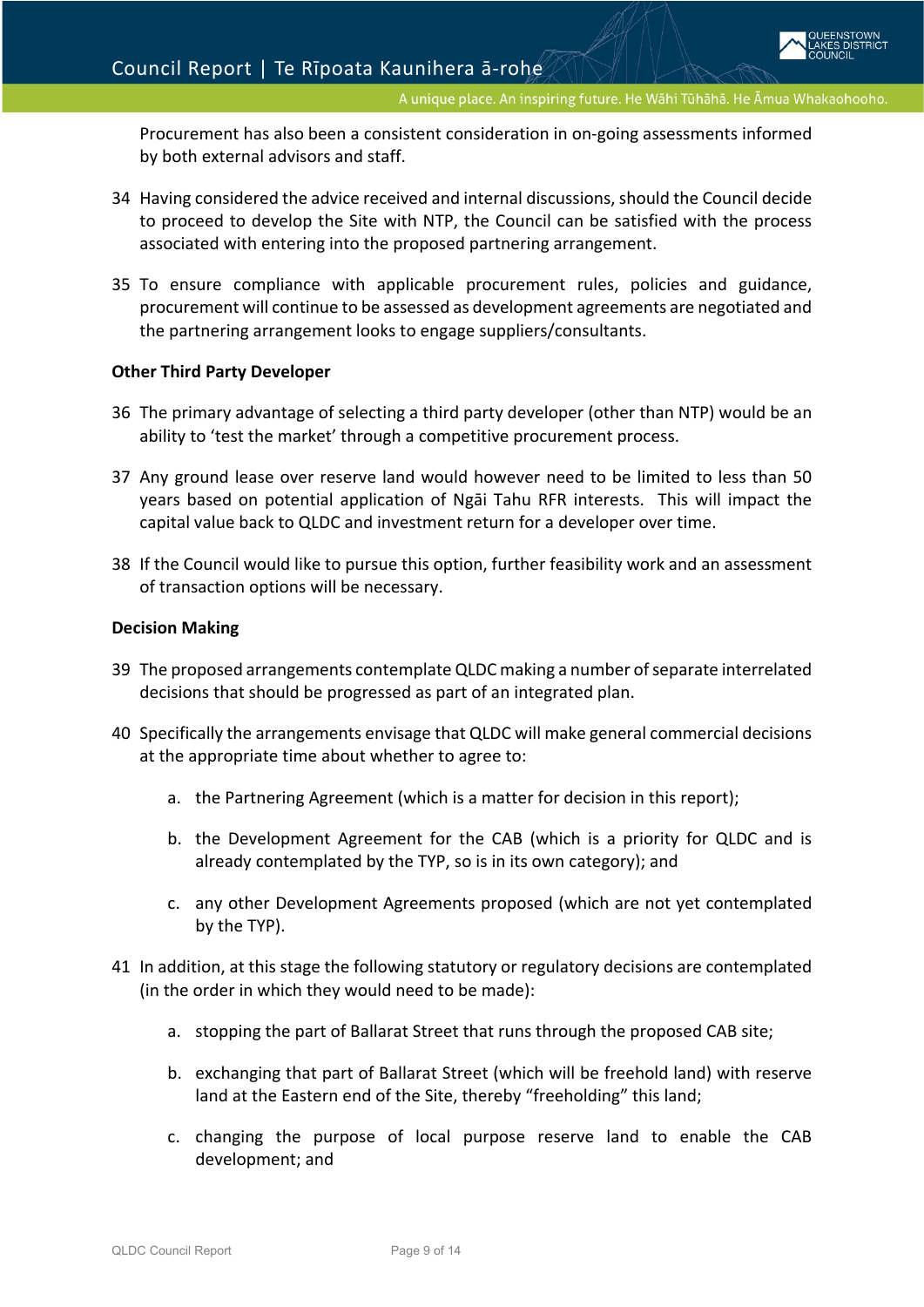- d. granting long term lease(s) over the local purpose reserve land.
- 42 Each of the above actions requires a specific decision under the relevant legislation: some may be made by officers, some must be made by the governing body and some may require Ministerial approval. However given the decisions are interdependent, QLDC will endeavour to progress them in an integrated fashion to the extent possible. This may, for example, include consulting with the community and stakeholders on the area of road to be stopped, land exchange, and reserve purpose change together.
- 43 The matters for decision are whether to agree to the proposed Partnering Agreement and commencing public engagement on the proposed road stopping, land exchange and changing the purpose of the local reserve land.
- 44 This report identifies and assesses the following reasonably practicable options for assessing the matter as required by section 77 of the Local Government Act 2002:
- 45 Option 1: Status Quo QLDC develop the Site alone.

#### *Advantages:*

- a. Funding utilises QLDC's low cost of capital;
- b. Can commence immediately as provision for CAB in TYP;
- c. QLDC fully/independently owns the buildings;
- d. Able to realise the full capital value of freehold land.

#### *Disadvantages:*

- e. QLDC takes development risk;
- f. Responsible for on-going building maintenance;
- g. Does not maximise the development potential of the Site;
- h. Unlikely integration of additional land;
- i. Greater short term capital commitment;
- j. Limited funding in existing TYP;
- k. QLDC may lose control over free hold land and potential development which is generally restricted by Ngāi Tahu RFR interests;
- l. Unlikely to be able to realise full value of Ministry of Education land without Ngāi Tahu.
- 46 Option 2: Develop the site with Ngāi Tahu QLDC works alongside NTP under the proposed Partnering Agreement and subsequent Development Agreement(s).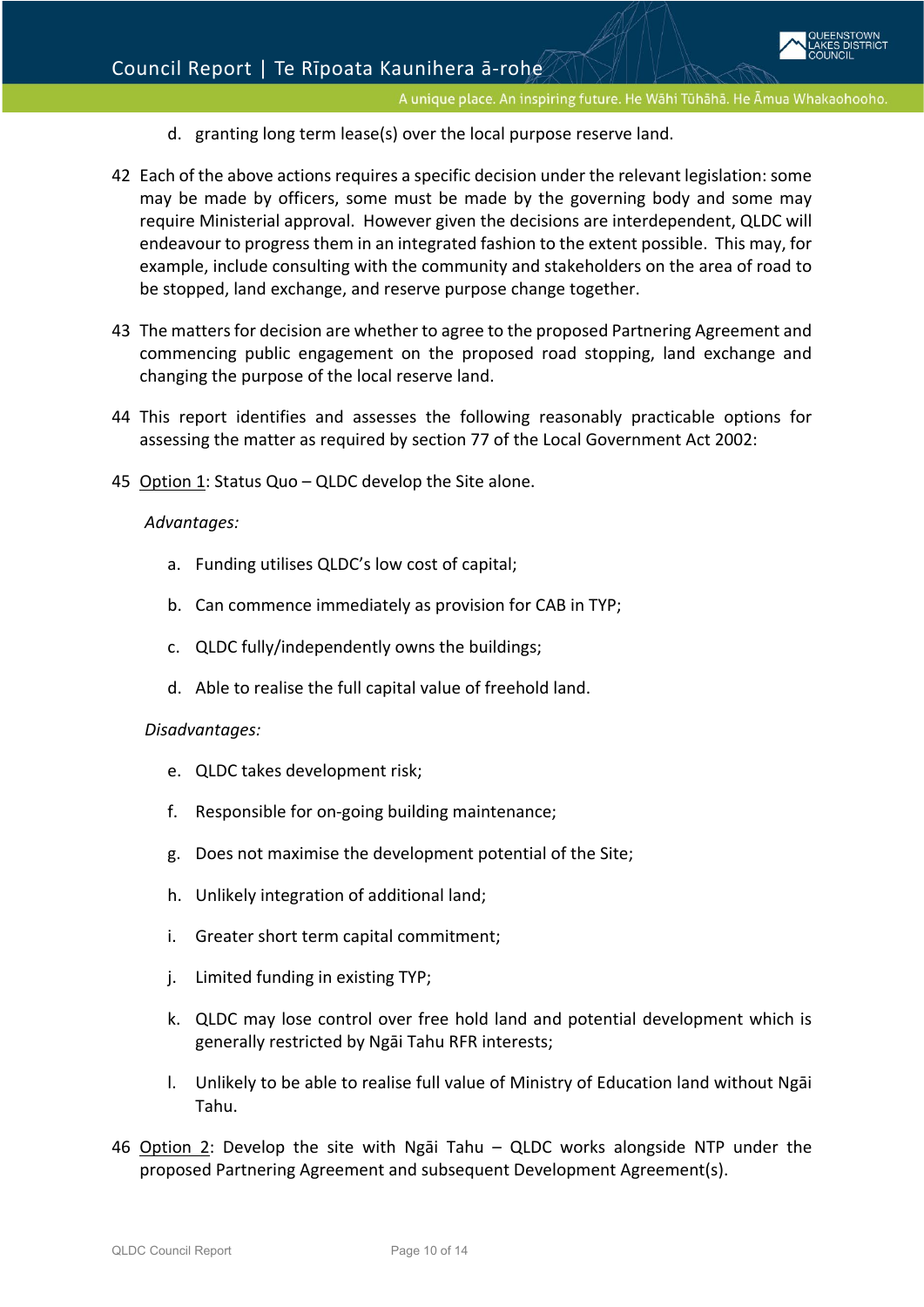#### *Advantages:*

- a. Ground lease arrangement realises freehold land value and QLDC retain ownership;
- b. Joint venture arrangement halves the cost exposure to QLDC;
- c. "Unlocks" the full development potential of the Site;
- d. Mitigates development risk for QLDC;
- e. Integrated (managed) development programme with possibility to utilise additional land;
- f. Enhances cultural relationship with the community;
- g. Community buildings (CAB) delivered first;
- h. Opportunity for QLDC to participate in commercial developments;
- i. Ability to work with a reputable and respected development partner.

#### *Disadvantages:*

- j. Long-term development commitment;
- k. QLDC 'rents' its buildings;
- l. QLDC owns half the facilities, not all.
- m. Perception of non-competitive process.
- 47 Option 3: Develop the Site with third party (other than NTP).

#### *Advantages:*

- a. Competitive market procurement process;
- b. Potentially willing to pay an incentive for the opportunity.

#### *Disadvantages:*

- c. Potential development generally restricted by Ngāi Tahu RFR interests (including in respect of the MoE land);
- d. Unlikely integration of additional land; and
- e. Delay and uncertainty that may affect market liquidity (interest) and pricing.
- 48 This report recommends **Option 2** for addressing the matter because the proposed partnership arrangements with NTP enable QLDC to realise the full development potential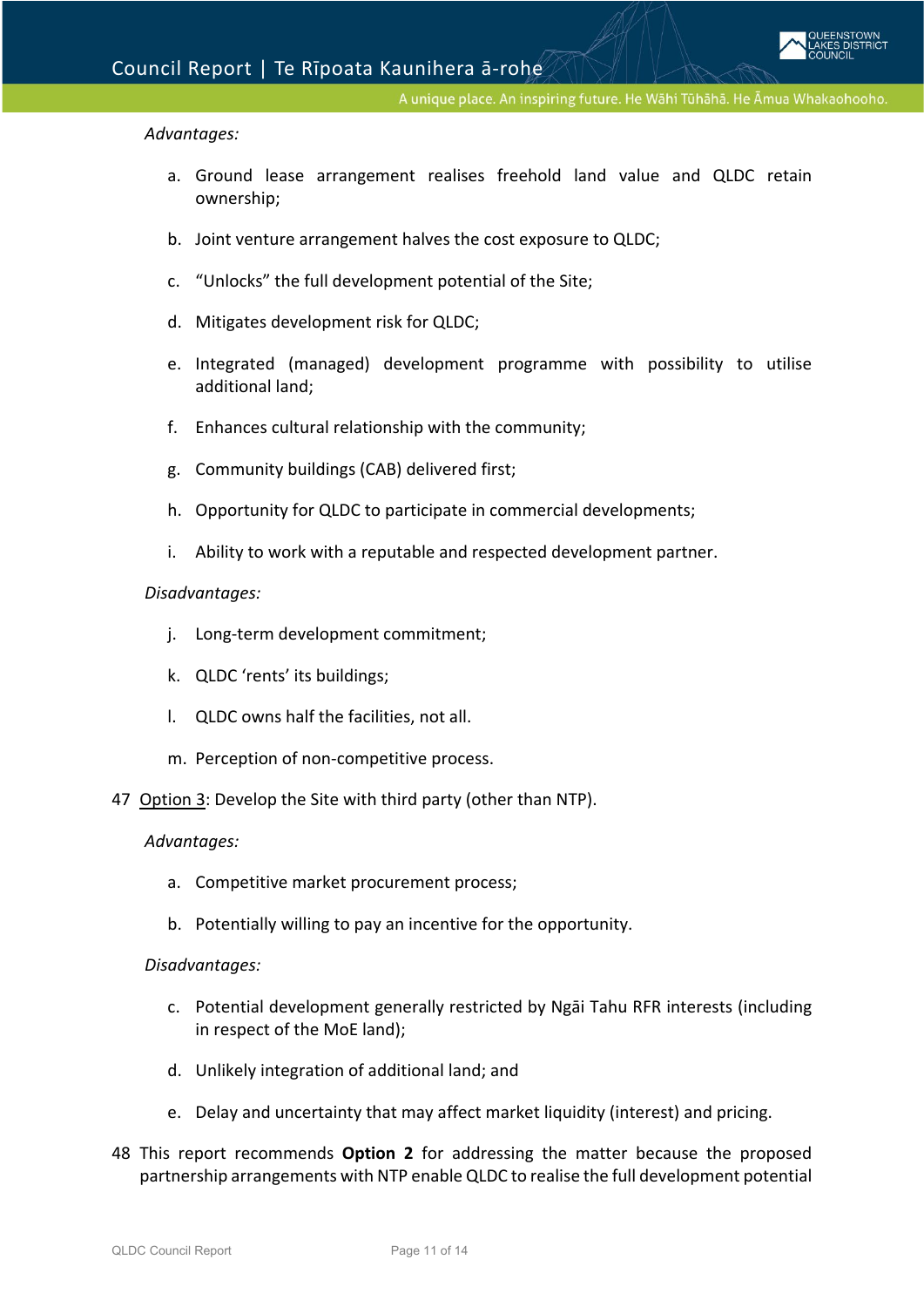of the Site in the interests of QLDC and the community (with an associated material benefit to QLDC and the community), which realisation would not be possible by QLDC acting alone or with another party.

- 49 From a commercial point of view, Option 2 includes the following benefits:
	- a. Increased land value to QLDC by way of the long-term lease over the reserve land;
	- b. Additional funding for public spaces;
	- c. Under 50/50 partnering model for community assets QLDC only contributes half the capital costs and half the rent;
	- d. Option to participate in ancillary (commercial) developmentsin order to financially support delivery and/or operation of community assets over time.

#### **CONSULTATION PROCESS | HĀTEPE MATAPAKI:**

#### **> SIGNIFICANCE AND ENGAGEMENT | [TE WHAKAMAHI I KĀ WHAKAARO HIRAKA](file://sqldcsvr02/share/KEEP/Agenda%20Report%20Template/Practice%20Notes%20for%20Writing%20Agenda%20Reports%20Mar%202015.pdf)**

- 50 The primary matter for decision, which is whether to enter into the proposed Partnering Agreement, is not considered a significant decision by itself as determined by reference to the [Council's Significance and Engagement Policy.](http://www.qldc.govt.nz/assets/Uploads/Council-Documents/Policies/Finance/QLDC-Significance-and-Engagement-Policy.pdf) This is because entering the Partnering Agreement does not commit QLDC to any specific project.
- 51 In addition QLDC consulted with the community as part of the TYP on the possibility of entering into an alternative funding arrangement, such as a joint venture, to deliver the CAB and associated community buildings. Therefore the possibility of a partnering approach to that development has already been the subject of community consultation. It was also considered when QLDC decided to enter into the MoU with NTP.
- 52 However, it does represent a significant step forward for the Queenstown Lakes Community in terms of the relationship it creates with Ngāi Tahu and the opportunity for the provision of significant community assets.
- 53 If the proposed Partnering Agreement proceeds then at the relevant time QLDC will need to decide whether to agree to any Development Agreements. The significance of those decisions, as well as any consultation requirements and amendments to the TYP, will need to be considered at that time. It is possible that one or more of the Development Agreements could create a new entity or Council Controlled Organisation, which may be a matter requiring specific consultation.
- 54 The persons who are affected by or interested in the ultimate development of this Site are the residents/ratepayers of the Queenstown Lakes District community, Te Rūnanga o Ngāi Tahu (Ngāi Tahu), the Department of Conservation, the Ministry of Education and current occupiers of the Site.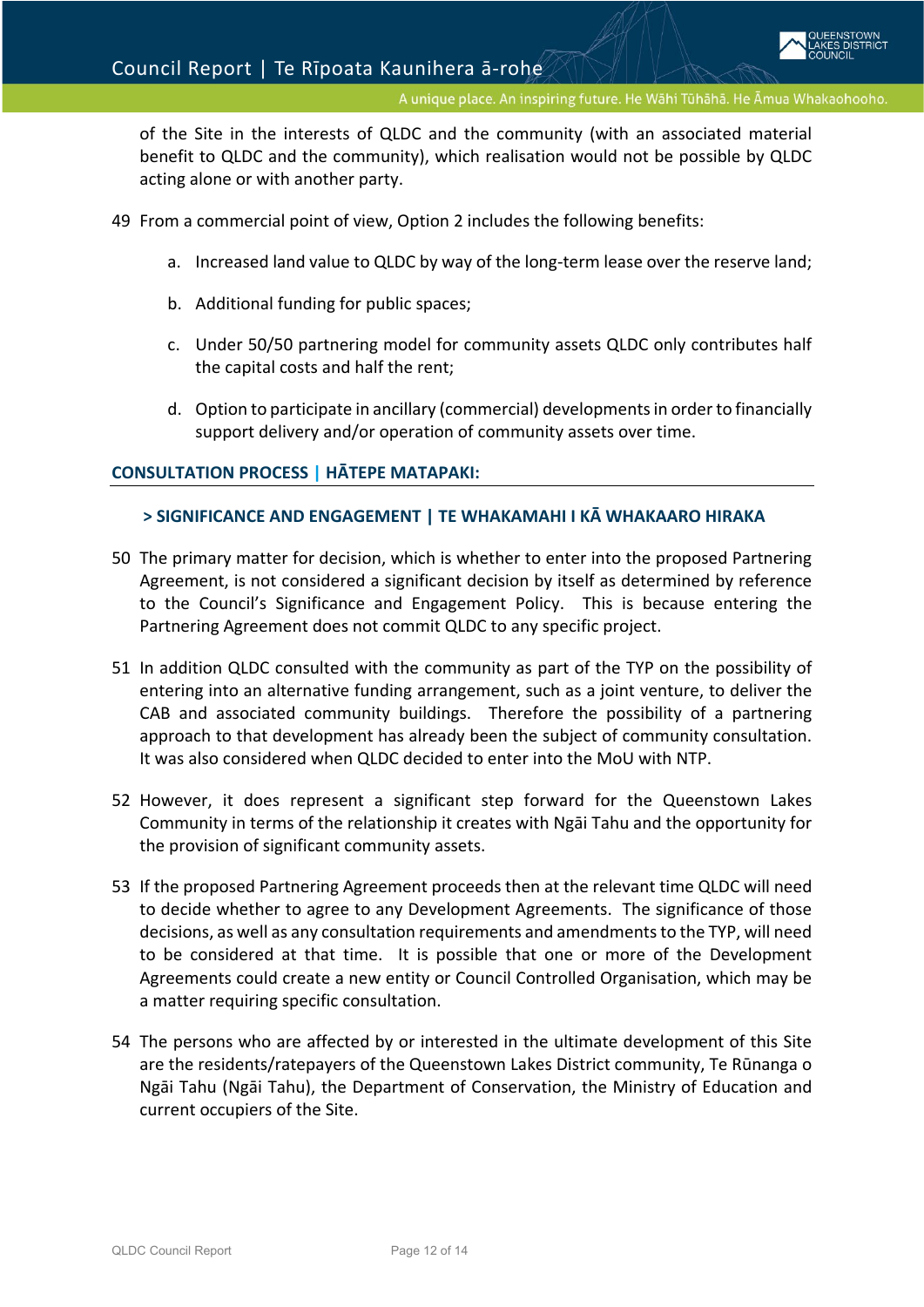#### **> MĀORI CONSULTATION | IWI RŪNANG[A](file://sqldcsvr02/share/KEEP/Agenda%20Report%20Template/Practice%20Notes%20for%20Writing%20Agenda%20Reports%20Mar%202015.pdf)**

- 55 QLDC and NTP have a responsibility to engage with a broad range of Ngāi Tahu stakeholders with respect to the proposed Partnering Agreement.
- 56 NTP has held hui with Papatipu Rūnanga with interests in the Whakatipu District they are Oraka Aparima, Waihōpai, Awarua, Hokonui, Ōtākou, Puketeraki and Moeraki. At these hui NTP has advised of the intent to establish a partnership with QLDC regarding the future development of a cultural and community heart for Queenstown.
- 57 NTP has also ensured Te Ao Marama and Aukaha, entities who represent ngā rūnanga on Resource Management Act issues, have been briefed on the proposed site development and partnership. Rūnanga have also been briefed at the Whakatipu Accord, a forum for Whakatipu Rūnanga to support collaboration.
- 58 Ngāi Tahu rūnanga and whānui are very supportive of the intent of the partnership and the opportunity to support a Ngāi Tahu presence in the Queenstown Town Centre. NTP has also ensured that Te Rūnanga o Ngāi Tahu are fully informed of progress as the Site development presents the basis for a Public Iwi Partnership.
- 59 In recent months, NTP has further established a rūnanga cultural panel who are guiding the company on key projects in the area including potential development on the Site.

#### **RISK AND MITIGATIONS | N[GĀ RARU TŪPONO ME NGĀ WHAKAMAURUTANGA](file://sqldcsvr02/share/KEEP/Agenda%20Report%20Template/Practice%20Notes%20for%20Writing%20Agenda%20Reports%20Mar%202015.pdf)**

- 60 This matter relates to the Strategic/Political/Reputation It is associated with RISK00044 Failure to work effectively with Iwi and RISK00056 – Ineffective provision for the future planning and development needs of the District within the QLDC Risk Register.
- 61 The approval of the recommended option will support the Council by allowing us to transfer the risk. This shall be achieved by entering into a partnership agreement with NTP that will enable Council to deliver community facilities and buildings for the benefit of the Queenstown Lakes District in a financially responsible way. The partnership will create an enduring iwi relationship for the Council and presents an opportunity to work with a reputable and respected development partner.

#### **[FINANCIAL IMPLICATIONS](file://sqldcsvr02/share/KEEP/Agenda%20Report%20Template/Practice%20Notes%20for%20Writing%20Agenda%20Reports%20Mar%202015.pdf) | NGĀ RITENGA Ā-PŪTEA**

- 62 Under the proposed Partnering Agreement, the Council is committing funds to share with Ngai Tahu on a 50/50 basis the cost of engaging consultants to prepare the Foundation Documents. The funds required for this work are within existing budgets allocated for the development of the site.
- 63 There are no operational or capital expenditure requirements in addition to existing approved budgets as a result of this report. This matter is included in the TYP/Annual Plan with funding for planning the Site (community heart) and CAB (project connect) project budgets.